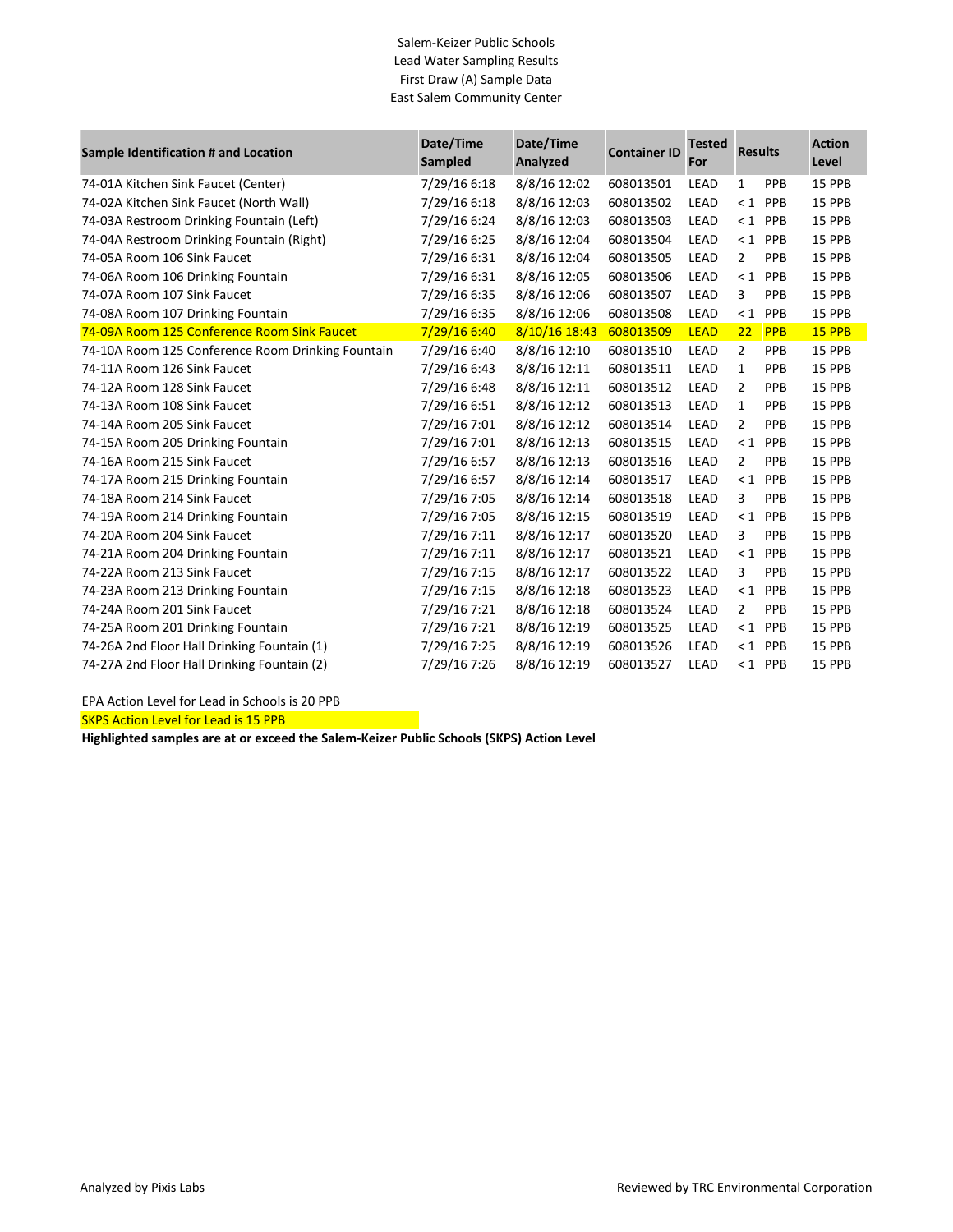## Salem-Keizer Public Schools Lead Water Sampling Results Flushed (B) Sample Data East Salem Community Center

| <b>Sample Identification # and Location</b> | Date/Time<br><b>Sampled</b> | Date/Time<br>Analyzed   | <b>Container ID</b> | <b>Tested</b> | <b>Results</b> | <b>Action</b><br>Level |
|---------------------------------------------|-----------------------------|-------------------------|---------------------|---------------|----------------|------------------------|
| 74-09B Room 125 Conference Room Sink Faucet | 7/29/16 6:41                | 8/25/16 11:19 608231601 |                     | I FAD.        | $1$ PPR        | <b>15 PPR</b>          |

EPA Action Level for Lead in Schools is 20 PPB

**SKPS Action Level for Lead is 15 PPB** 

**Highlighted samples are at or exceed the Salem-Keizer Public Schools (SKPS) Action Level**